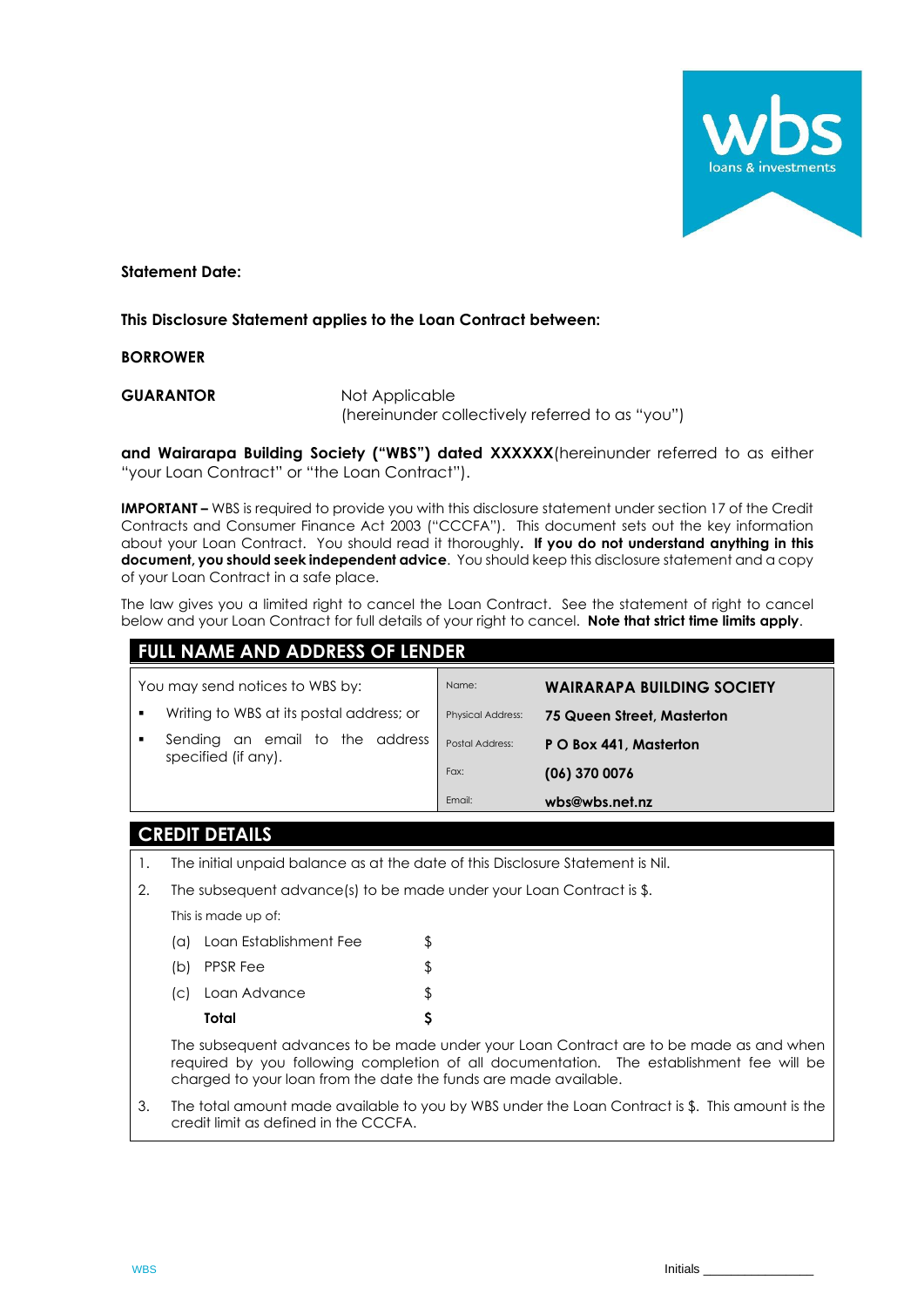| <b>PAYMENTS</b> You are required to make each payment of the amount specified and by the time specified |                       |                           |                             |                                    |
|---------------------------------------------------------------------------------------------------------|-----------------------|---------------------------|-----------------------------|------------------------------------|
| Timing of payments                                                                                      | Number of<br>payments | Amount of<br>each payment | Total amount<br>of payments | <b>Total amount</b><br>of interest |
| Frequency:                                                                                              |                       |                           |                             |                                    |
| First Payment:                                                                                          |                       |                           |                             | \$                                 |
| Last Payment:                                                                                           |                       |                           |                             |                                    |

The total amount of payments is based on the Assumptions contained in the CCCF Regulations 2004 and the assumption that the funds available are drawn in one lump sum on the "Loan Available From" date as set out in the Loan Contract.

### **INTEREST**

### 1. **Annual Interest Rate**

% Variable. This rate will vary at the discretion of WBS.

### 2. **Method of Charging Interest**

Interest charges are calculated by multiplying the unpaid balance at the end of each day by the annual interest rate and then dividing the result by 365 (366 in a leap year). Interest is charged to your loan monthly.

# **CREDIT FEES AND CHARGES**

The following credit fees may become payable to WBS under or in connection with your Loan **Contract** 

| Fee                  | When payable                                                                                                                                                                                                                                                                                                      | Amount                  |
|----------------------|-------------------------------------------------------------------------------------------------------------------------------------------------------------------------------------------------------------------------------------------------------------------------------------------------------------------|-------------------------|
| Establishment Fee    | Payable when the loan is made                                                                                                                                                                                                                                                                                     | $\sqrt[6]{\frac{1}{2}}$ |
| <b>PPSR Fee</b>      | Payable when the loan is made which involves a<br>registration by WBS on the PPSR.                                                                                                                                                                                                                                | \$50                    |
| Prepayment Fee       | If your loan or any part thereof is subject to a fixed rate of<br>interest (including as fixed by a prior interest review) and is<br>repaid prior to due date, either in part or in full, then WBS<br>reserves the right to charge an early repayment fee. Such<br>a fee is calculated as follows, either:        | Variable                |
|                      | the cost to WBS as determined by any interest rate<br>(a)<br>swap counterparty; OR                                                                                                                                                                                                                                |                         |
|                      | the amount prepaid multiplied by the difference<br>(b)<br>between the 90 day bank bill rate on the date of<br>prepayment and the rate applying to your loan on<br>the same date, divided by 100 and then multiplied<br>by the number of days your loan had to go before<br>the fixed rate applying to it expired. |                         |
|                      | Should either of the above result in a charge of \$200 or<br>less, no charge will be made.                                                                                                                                                                                                                        |                         |
|                      | The above formula is not the formula prescribed in the<br>Credit Contracts and Consumer Finance Regulations 2004<br>or the Credit Contracts and Consumer Finance<br>Amendment Regulations 2004.                                                                                                                   |                         |
| <b>Variation Fee</b> | Payable when WBS agrees to change the structure of<br>your loan.                                                                                                                                                                                                                                                  | \$250                   |
| Rate Fix Fee         | Payable should you chose to fix the interest rate on your<br>loan during the term of your loan.                                                                                                                                                                                                                   | \$250                   |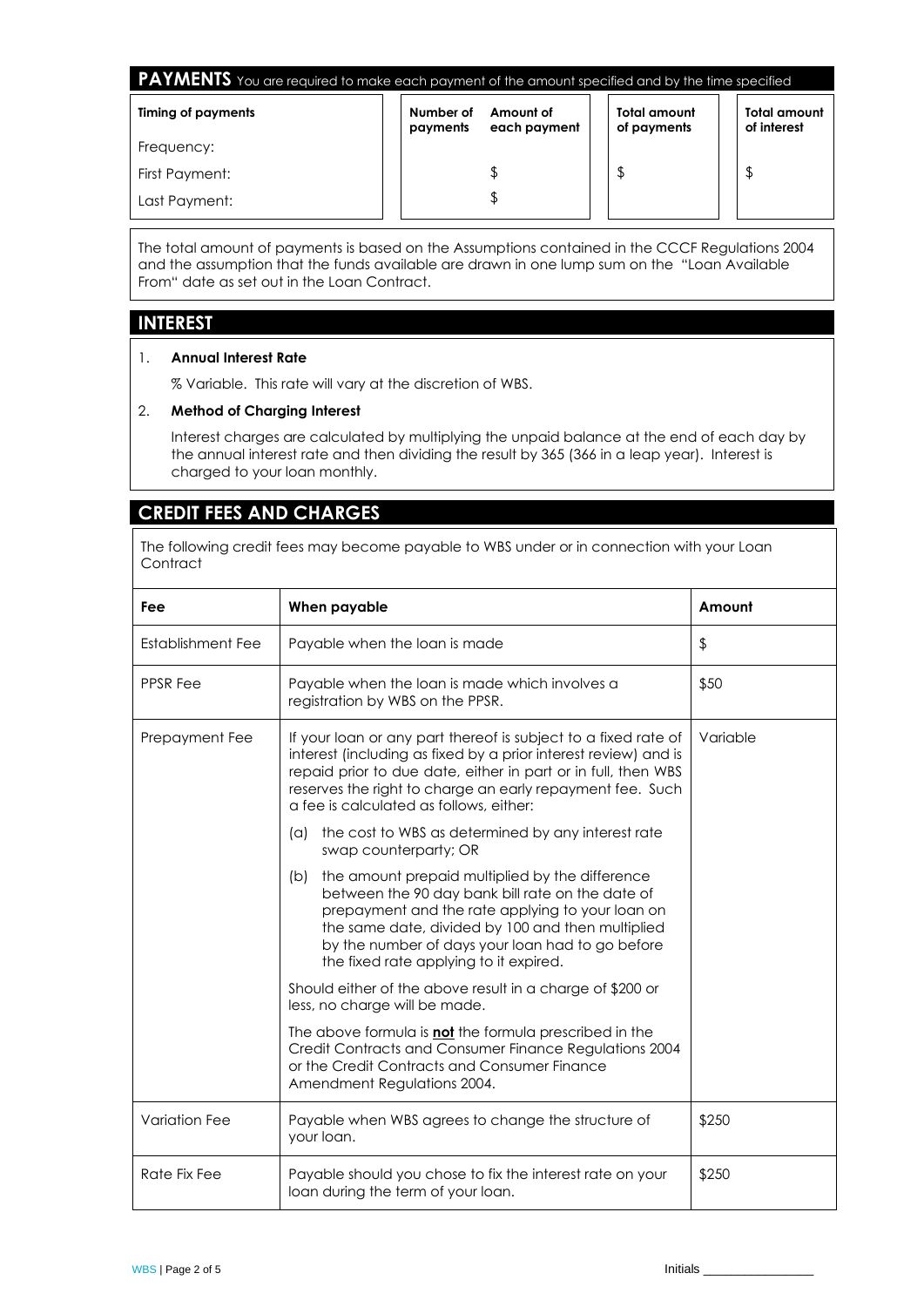## **CONTINUING DISCLOSURE**

WBS will provide you with regular statements. The statements will give you information about your account. Statements will be provided at least every 6 months. You may elect to receive statements more often if you wish.

# **WHAT COULD HAPPEN IF YOU FAIL TO MEET YOUR COMMITMENTS**

#### **Security Interest**

WBS has an interest in the property or properties listed below to secure performance of all of your obligations under the Loan Contract, or the payment of money payable under the Loan Contract, or both**. If you fail to meet your commitments under the contract, then WBS may be entitled to repossess any of that property which is a vehicle or other goods or chattels, and may sell all or any of the property or properties below, regardless of whether it is land or chattels.** 

If WBS does so but does not receive enough from the sale to repay the loan and interest in full, you will remain liable for any balance still owed to WBS.

You must not give a security in the goods described below to any person other than WBS and will be in breach of your Loan Contract if you do.

**Security Agreement registered under Financing Statement XXXXXXX** under the Personal Property Securities Act 1999 relating to a XXXXXXXX.

### **Default Interest Charges**

In the event of a default in payment and while the default continues you must pay the default interest charges. In the event of a breach of the contract or on the enforcement of the contract, the default fees specified below are payable. Your credit contract may allow WBS to vary these fees and charges.

Default interest is charged at a rate of interest which is 2% per annum higher than the rate that applies to your loan when you are **not** in default, and is charged at that higher rate on the amount that you have failed to pay, calculated on a daily basis from the time that the payment should have been made until the day that it is actually paid by you.

#### **Default Fees**

The following default fees may become payable under your Loan Contract if you make default:

| Fee                            | <b>When Payable</b>                                                                                                                      | Amount |
|--------------------------------|------------------------------------------------------------------------------------------------------------------------------------------|--------|
| Payment<br>Dishonour Fee       | Payable if any payment to WBS is dishonoured or reversed<br>or unpaid                                                                    | \$15   |
| Notice of Unpaid<br>Insurance  | If WBS has to write to you because you have failed to pay<br>the insurance on the property WBS holds as security for your<br>loan.       | \$50   |
| Payment of<br>Unpaid Insurance | If WBS has to have to pay the insurance premium you have<br>failed to pay so that the property WBS holds as security<br>remains insured. | \$100  |
|                                |                                                                                                                                          |        |

In addition, all costs incurred by WBS in either remedying your default or undertaking the sale of any of WBS's security will be charged to your loan.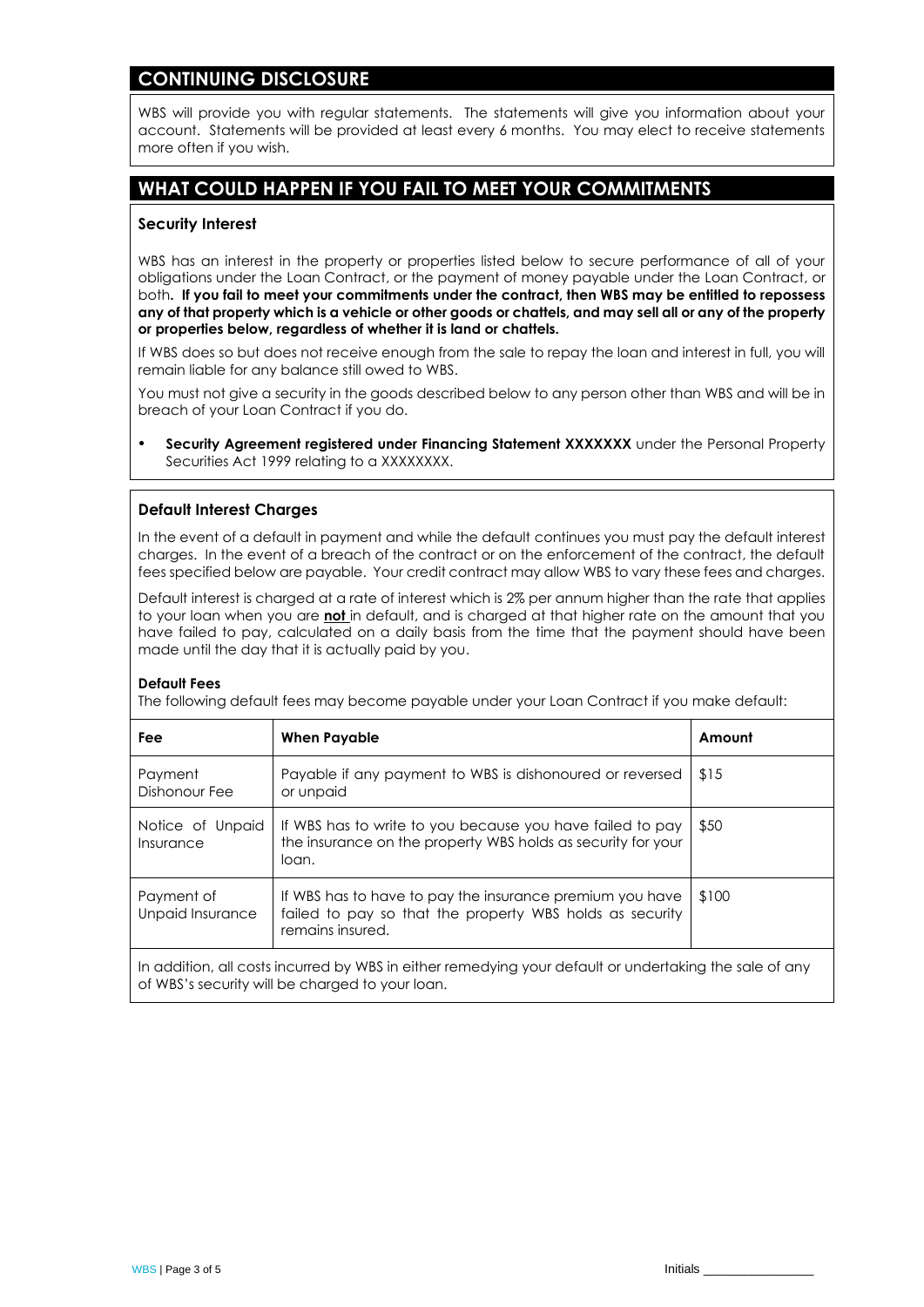## **FULL AND PART PREPAYMENT**

If you make payments in excess of the minimum required under your Loan Contract (Prepayment) then you **may** be required to pay a charge to compensate WBS for any costs incurred by it as a result of your prepayment.

No charge will be made if such a payment is made while your loan is on a variable rate of interest.

If the amount prepaid is made while your loan is on a fixed rate of interest (including a rate fixed following an interest review) then the charge payable is as follows, either:

(a) the cost to WBS as determined by its interest rate swap counterparty;

**OR** (where there is **no** interest rate swap counterparty)

(b) the amount prepaid multiplied by the difference between the 90 day bank bill rate on the date of prepayment and the rate applying to your loan on the same date, divided by 100 and then multiplied by the number of days your loan had to go before the fixed rate applying to it expired.

Should either of the above result in a charge of \$200 or less, no charge will be made.

The above formula is **not** the formula prescribed in the Credit Contracts and Consumer Finance Regulations 2004 or the Credit Contracts and Consumer Finance Amendment Regulations 2004.

# **RIGHT TO CANCEL**

### **Statement of Right to Cancel**

Under the Credit Contracts and Consumer Finance Act 2003 you are entitled to cancel the contract by giving notice to WBS.

#### **Time limits for cancellation**

You must give WBS notice that you intend to cancel the contract within 5 working days of the date you receive this contract (which will usually be the Statement Date shown on the first page of this Disclosure Statement), or within 7 or 9 working days if you first receive this contract by email or post.

Saturdays, Sundays, and national public holidays are not counted as working days.

To cancel, you must give WBS written notice that you intend to cancel the contract by –

- giving notice to WBS or an employee or agent of WBS; or
- posting the notice to WBS or an agent of WBS; or
- emailing the notice to WBS's email address (shown on the first page of this Disclosure Statement).

You must also, within the same time, return to WBS any advance or other property received by you from it under the contract.

### **What you may have to pay if you Cancel**

If you cancel the Loan Contract WBS can charge you –

- (a) the amount of any reasonable expenses WBS had to pay in connection with the contract and its cancellation (including legal fees and fees for credit reports, etc); and
- (b) interest for the period from the day you received the advance until the day you repay the advance.